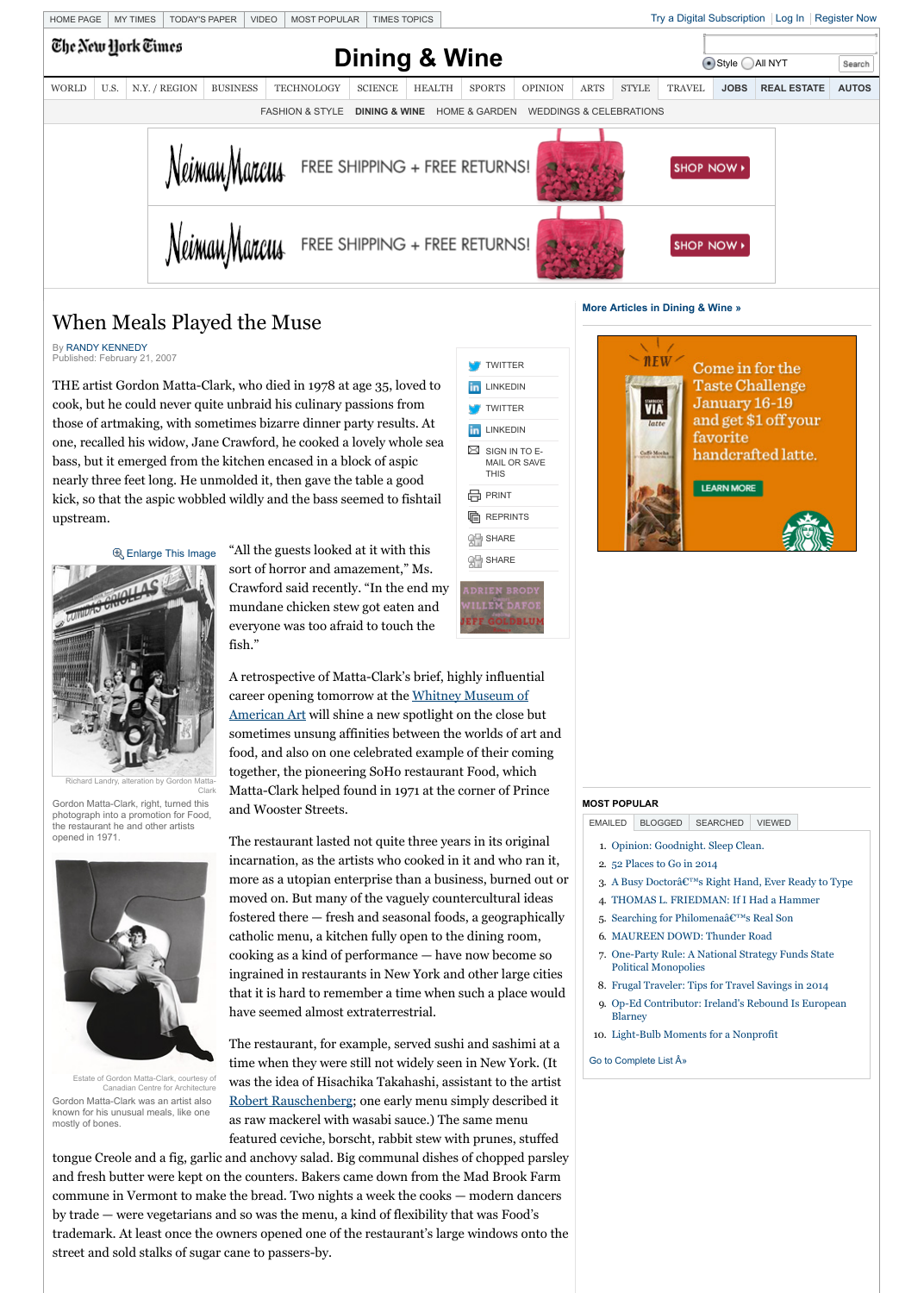including a group of Louisiana expatriates who played with Mr. Glass and cooked Cajun feasts for their friends.

At one of her parties, organized around a flower theme  $-$  edible flowers were served guests who came dressed as flowers — Matta-Clark half-jokingly suggested that Ms. Goodden start a restaurant. She took him up on it, sinking substantial sums of her own money into it. Taking over the lease from a failed Puerto Rican restaurant, she, Mat Clark and another downtown artist named Tina Girouard set about gutting and rebundle the space in June 1971 with help from other friends, creating one of the few places to the neighborhood at the time, besides Fanelli's bar.

From the beginning, the idea was to establish not only a kind of perpetual dinner party but also a food-based philanthropy that would employ and support struggling artists, the whole endeavor conceived by Matta-Clark as a living, breathing, steaming, pot-clanged artwork.

"To Gordon, I think everything in life was an art event," said Ms. Goodden, who now lives in a small town in New Mexico. "He had cooking all through his mind as a way of assembling people, like choreography. And that, in a way, is what Food became."

In a catalog to accompany his retrospective, Elisabeth Sussman, the curator of the Whitney show, describes it as providing "the best picture of an artists' utopia, in all extraordinary ordinariness, that Matta-Clark imagined."

A[rtists, of course, have l](http://topics.nytimes.com/top/reference/timestopics/organizations/n/new_york_university/index.html?inline=nyt-org)ong imagined their utopias coming equipped with kitchens. Futurist Cookbook," Filippo Tommaso Marinetti's 1932 manifesto, declared war on and demanded that eating be an ecstatic experience, almost a derangement of the se (One dinner includes perfumes that precede each dish, wafted by electric fans.) Foo also served as a visual, conceptual and sometimes consumable conceit in the art world since long before Arcimboldo's much-reproduced 16th-century portraits of men's heads composed of fish, fruits and vegetables.

Beginning in the 1960s, partly for political reasons, food began playing a more prom role in artists' work. Allan Kaprow, the artist who coined the term "happenings," frequently used food; in 1970 he built a wall of bread, with jelly for mortar, near the Wall. In 1971 Matta-Clark cooked a whole pig under the Brooklyn Bridge and served pork sandwiches as part of a performance. In the 1990s Rirkrit Tiravanija's perform famously turned New York galleries into kitchens, where the Thai curry was both are